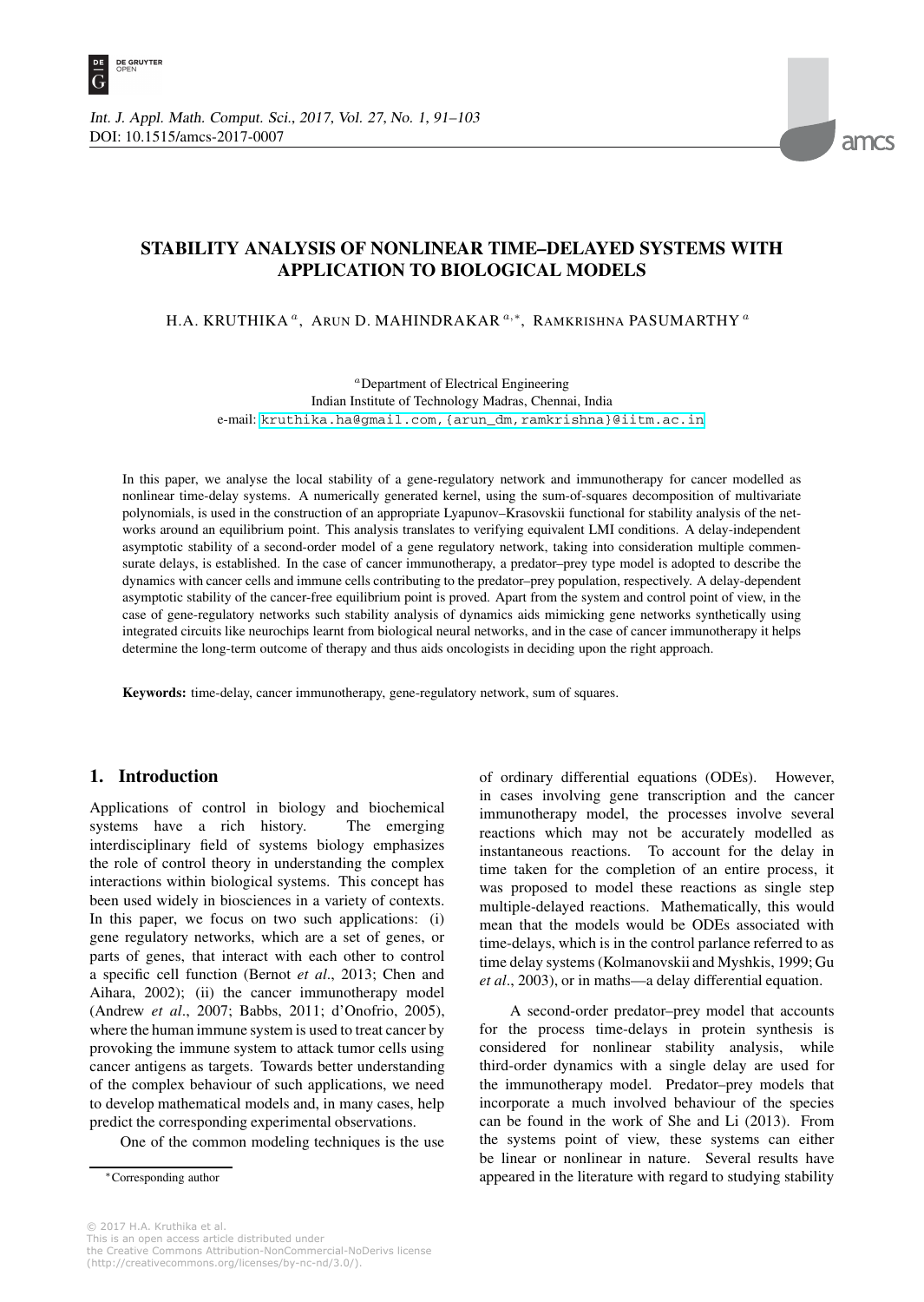of linear systems with time delays (Richard, 2003; Gu *et al*., 2003; Kolmanovskii and Myshkis, 1999). The Mikhailov criterion in the frequency domain uses the principle of argument, while integral quadratic constraints (IQCs) employ also a frequency domain approach (Kao and Rantzer, 2007). For nonlinear systems, there are only a handful of results, such as the construction of a Lyapunov–Krasovskii (L–K) functional (Papachristodoulou, 2004; Pasumarthy and Kao, 2009; Kao and Pasumarthy, 2012; Mazenc and Niculescu, 2001). Our approach here is the sum-of-squares method (Papachristodoulou and Prajna, 2005), which will be our basis for generating results in this paper. Other approaches to stability analysis exploit the system structure. Bodnar (2015) adopts the method developed by Eduardo and Ruiz-Herrera (2013) to determine the global stability of an equilibrium solution of a cascade of chemical reactions with feedback by investigating the asymptotic behaviour of some corresponding discrete dynamical system. In the works of Bo *et al*. (2012), Zhong *et al*. (2014), or Liu *et al.* (2015; 2016a), Liu *et al.* (2016b), several results pertaining to the global stability analysis of neural networks with a time-delay can be found.

The main contributions of this paper are the following. A numerically generated kernel is used in the Lyapunov–Krasovskii functional to establish delay-independent asymptotic stability of the equilibrium of interest in the case of the gene-regulatory model. In the case of the immunotherapy model, the equilibrium point of interest is shown to be delay-dependent, and the local uniformly asymptotic stability is established by numerically generating a kernel for a Lyapunov functional with a known structure. The process of constructing kernels using the SOS process forms the main theoretical tool; however, the method can be considered to be numerical owing to the numerical solution to the LMI conditions and SOS kernels, rather than an analytical one. Nonetheless, in both the examples, the process of constructing kernels using the SOS process is not straightforward as several iterations are made in arriving at the L–K and Lyapunov functionals.

Apart from the system and control point of view, stability analysis of the dynamics of gene regulatory networks aids mimicking gene networks synthetically using integrated circuits like neurochips learnt from biological neural networks, and in the case of cancer immunotherapy it helps determine the long-term outcome of therapy and thus helps oncologists to decide upon the right approach.

The rest of the paper is organized as follows. Section 2 describes the basic mechanism and model of the gene regulatory network followed by the main results concerning the nonlinear stability analysis and simulation results. In Section 3, the mechanism involving the triggering of immune cells and the eventual destruction of cancer cells is discussed. Results pertaining to stability form the core with simulations in the end. Biological implications of stability results are discussed in Section 4, with concluding remarks given in Section 5.

**1.1.** Mathematical preliminaries. Let  $\mathbb{R}^n$  be the *n*-dimensional real Euclidean space with the norm  $|x|$ for  $x \in \mathbb{R}^n$ . We denote by  $\mathbb{R}_+$  and  $\mathbb{R}_{++}$  the set of nonnegative and positive real numbers, respectively.  $\mathcal{C}([a, b], \mathbb{R}^n)$  denotes the Banach space of continuous functions that map the interval [a, b], having  $b > a$ , into  $\mathbb{R}^n$  with the topology of uniform convergence. For any  $\phi \in \mathcal{C}([a, b], \mathbb{R}^n)$ , the norm of  $\phi$  is defined as  $\|\phi\| = \sup_{a \le \theta \le b} |\phi(\theta)|$ . For  $\tau > 0$  and any  $b > 0$ , we let  $\psi \in \mathcal{C}(-\tau, b], \mathbb{R}^n$  be any continuous function of time. For any  $t \in [-\tau, b]$  we denote by  $\psi_t$  the segment of  $\psi(t)$  defined by  $\psi_t = \psi(t + \theta), \theta \in [-\tau, 0].$  A multivariate polynomial  $p(x)$ ,  $x \in \mathbb{R}^n$ , is an SOS if there exist polynomials  $f_i(x)$ ,  $i = 1, \ldots, M$ , such that  $p(x) = \sum_{i=1}^{M} f_i^2(x)$ . A polynomial  $p(x)$  of degree 2d is an SOS if and only if there exist a positive semidefinite matrix Q and a vector  $Z(x)$  containing monomials in x of degree  $\leq d$  so that  $p = Z(x)^{\top} Q Z(x)$  (Parrilo, 2000).

## **2. Gene regulatory networks**

The basic structural and functional unit of living organisms is the cell. Cells by themselves are complex entities, be it a *prokaryotic cell*, which does not contain a nucleus, or a *eukaryotic cell*, which contains a nucleus. Of the numerous activities that a cell performs, protein synthesis is of prime importance. Proteins are required for the modulation and maintenance of cellular activities. Protein synthesis is a collection of various sequential processes which ultimately result in the production of the target protein in specific quantities. The ensemble of such sequential processes is also called *gene regulation*. The concept of regulation comes up in gene expression because genes are allowed to express themselves, resulting in functional products such as proteins only when needed. This is due to various biological reasons. Thus a gene regulation system consists of genes, *cis*-elements and regulators (Aluru, 2005). Though there are a number of sequential processes which ultimately result in the production of protein, transcription and translation are the prominent ones, which are also well understood. The sequence of events (see Fig. 1) which leads to protein synthesis (Bernot *et al*., 2013) is the following:

- 1. an external stimulus such as an environmental condition, a developmental stage of the organism, stress, diseases, etc.;
- 2. stimulation of a transcription factor;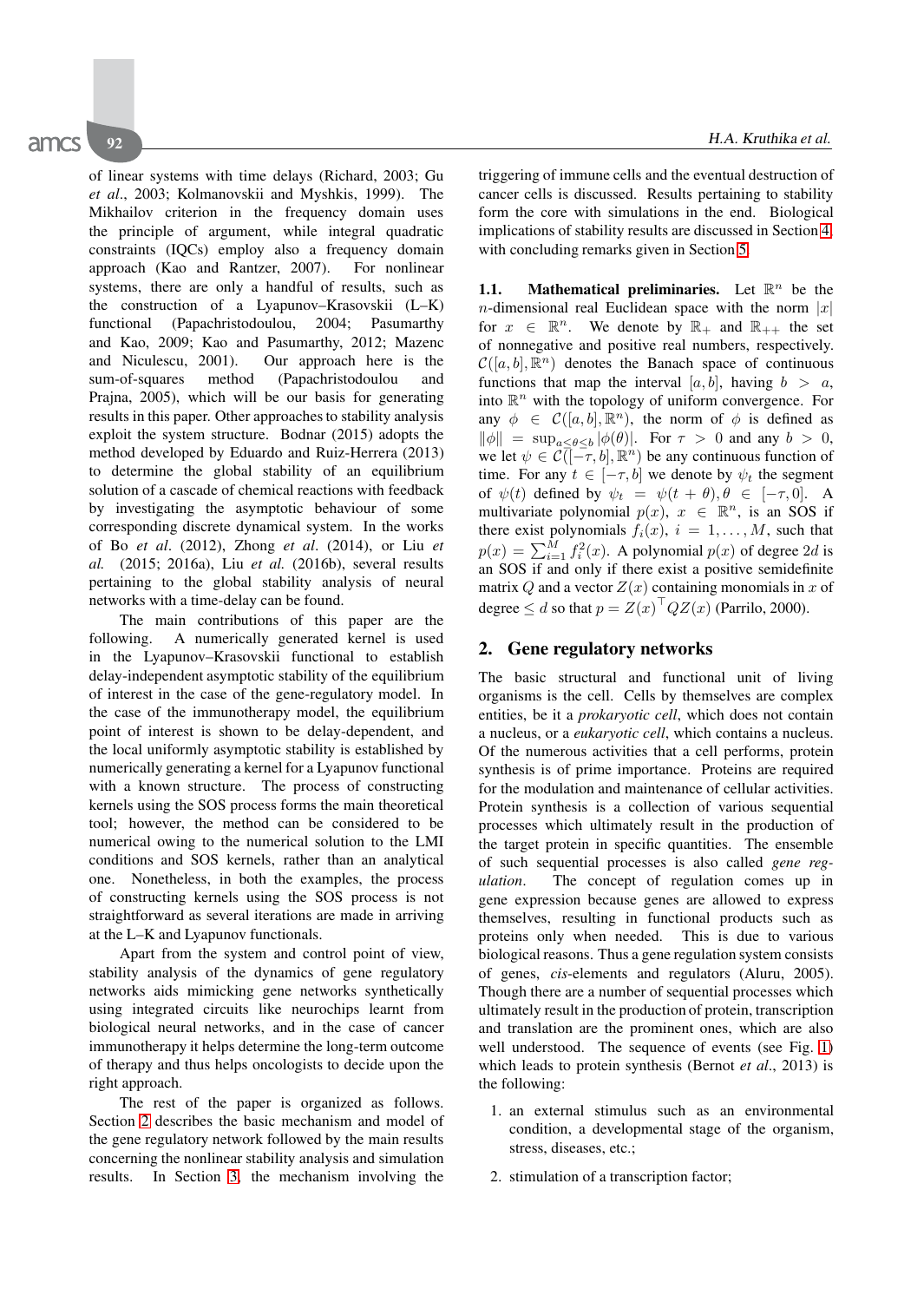amcs

- 3. transcription of a particular gene;
- 4. production of mRNA (messenger-RNA);
- 5. translation of mRNA resulting in the production of protein.

Regulators are nothing but transcription factors, which are themselves proteins. These transcription factors bind themselves to *cis*-elements, which form the noncoding part of DNA. The *cis*-element is a short DNA sequence that is specific to a particular transcription factor and hence helps regulate the expression of a particular gene. The genes, regulators and the regulatory connections between them form *gene regulatory networks* (Aluru, 2005).



Two examples which illustrate how environmental conditions might trigger protein synthesis are those of *lac operon* in bacteria and *hypoxia inducible factor-1 (HIF-1)* in mammalian cells. The former refers to a bacterial genome and is composed of *lacZ*, *lacY* and *lacA* genes. When there is a lack of glucose and absence of lactose in the cell environment, catabolite activator protein favours the transcription of *lac operon* genes, allowing the consumption of lactose as a source of energy. In the absence of lactose, a lactose repressor protein impairs the transcription of lac operon genes.

The second example is the adaptation of mammalian cells to decrease oxygen pressure by stimulating the transcription factor HIF-1, which binds to the *cis*-elements, i.e., hypoxia response elements, which are DNA motifs associated with a series of genes involved in adaptation to low oxygen concentration. The gene which is well known for inducing red blood cells production is *erythropoietin*, which secretes the EPO protein and ultimately leads to an increase in erythropoiesis. Under the normal oxygen level concentrations, the stimulation of the *epo* gene is inhibited.

**2.1. Mathematical modelling.** Modelling approaches to gene regulatory networks can be roughly divided into continuous models and logical ones (Bernot *et al*., 2013). The choice depends upon the kind of data available and the objective. Different approaches followed until now include Boolean (Kauffman, 1969), discrete (Thomas, 1991), continuous differential (Goodwin, 1963) and piecewise affine (De Jong, 2002) models. Continuous models require quantitative biological data in order to fit the parameters but give a better picture of the dynamics of the system. Logical or Boolean models describe the state of genes in on/off mode along with logical links between them. Both the models can be used to study switching or oscillatory behaviours of gene networks. In this paper, we will be dealing only with the continuous model.

From a control point of view, a feedback exists in gene regulatory networks where the proteins produced due to a particular translation of mRNA may act as transcription factors for some other gene. When two proteins mutually repress or activate each other, this is known as a positive feedback loop. If one of them represses the other while the other activates it, then this is a negative feedback loop. Sharma *et al*. (2014) demonstrate the realization of fundamental logic operations and memory elements on delayed synthetic gene networks.

The process of protein synthesis is initiated with the transcription factors binding to the *cis*-elements of the genes, and then the transcription process starts. Other proteins may also bind to specific sites of genes to enhance or inhibit the transcription process. In the former case, the transcription factor is known as an activator, and in the latter as a repressor. The translation of mRNA produces the target protein. The law of mass action is used to arrive at the equation describing translation and transcription, with mRNA and protein concentrations as the variables. The generic equation which describes the rate of change in concentrations of n molecular species  $(x_1, x_2, ..., x_n)$  $\in \mathbb{R}_+^n$  is given by the difference between the production or synthesis of  $i$ -th molecular species and the degradation or transformation of the same into some other molecular species,

$$
\dot{x}_i = g_i(x) - d_i(x),
$$

where  $g_i$  represents the *i*-th synthesis function and  $d_i$ represents the  $i$ -th degradation function. A generic network model representing the dynamics of transcription and translation is given by (Chen and Aihara, 2002)

$$
\dot{m}(t) = -K_m m(t) + c(p(t, \tau_p)), \n\dot{p}(t) = -K_p p(t) + d(m(t, \tau_m)),
$$
\n(1)

where

 $p =$  concentrations of proteins,

 $m =$  concentrations of mRNAs,

 $K_p$  = degradation rates of proteins,

 $K_m$  = degradation rates of mRNAs,

$$
c(p(t, \tau_p)) = \text{nonlinear function describing the}
$$
  
synthesis/inhibition rate of mRNAs,

 $d(m(t, \tau_m))$  = nonlinear function describing the

synthesis/inhibition rate of proteins,

- $\tau_p$  = delay in the translation of proteins,
- $\tau_m$  = delay in the transcription of mRNA,

 $m = (m_1, m_2, \ldots, m_n) \in \mathbb{R}_+^n$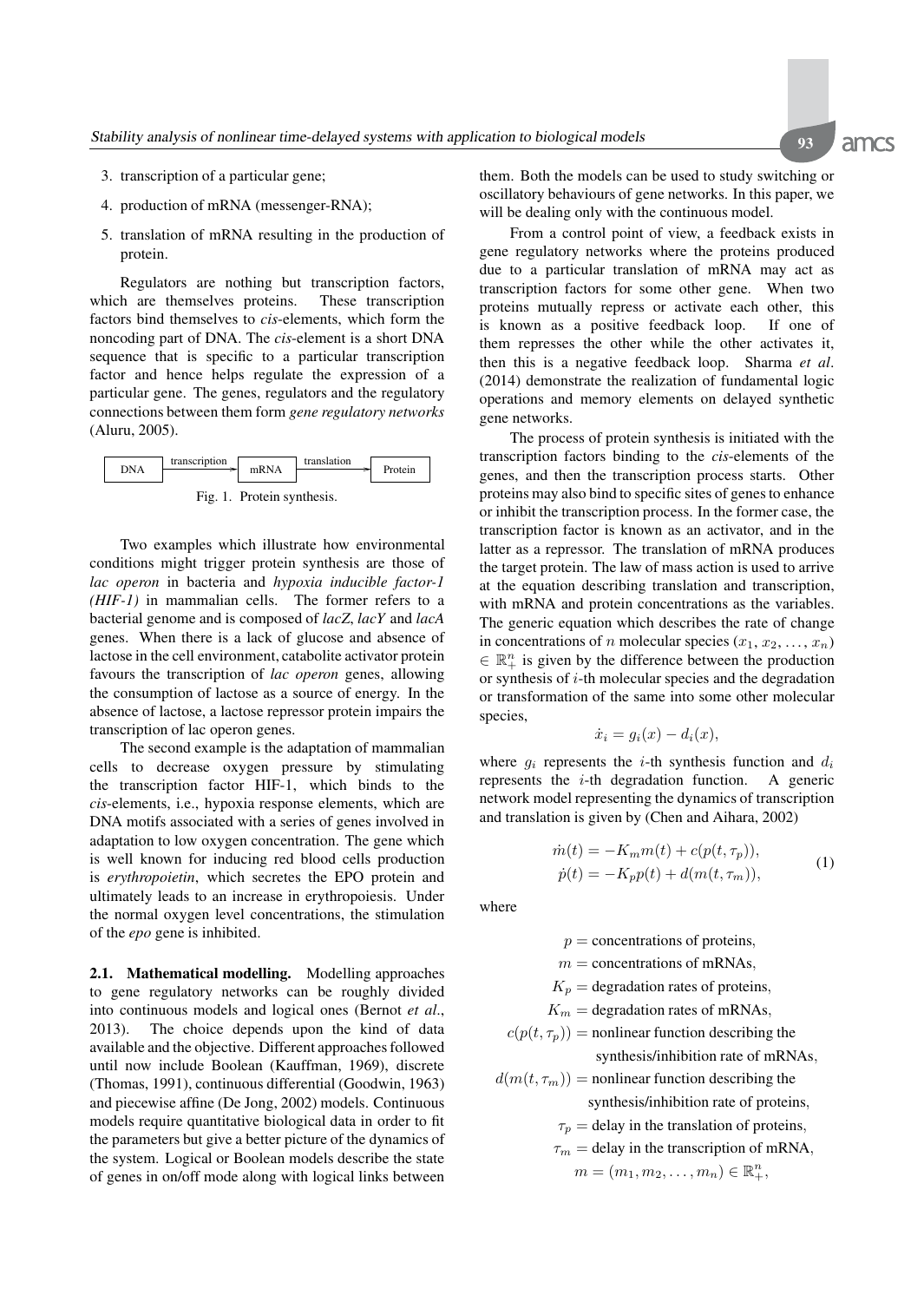$$
p = (p_1, p_2, \dots, p_n) \in \mathbb{R}_+^n,
$$
  
\n
$$
K_m = \text{diag}(k_{m1}, \dots, k_{mn}) \in \mathbb{R}_+^{n \times n},
$$
  
\n
$$
K_p = \text{diag}(k_{p1}, \dots, k_{pn}) \in \mathbb{R}_+^{n \times n},
$$
  
\n
$$
\tau_m = \text{diag}(\tau_{m1}, \dots, \tau_{mn}) \in \mathbb{R}_+^n,
$$
  
\n
$$
\tau_p = \text{diag}(\tau_{p1}, \dots, \tau_{pn}) \in \mathbb{R}_+^n,
$$
  
\n
$$
m(t, \tau_m) = (m_1(t - \tau_{m1}), \dots, m_n(t - \tau_{mn})),
$$
  
\n
$$
p(t, \tau_p) = (p_1(t - \tau_{p1}), \dots, p_n(t - \tau_{pn})),
$$
  
\n
$$
c(p) = (c_1(p), \dots, c_n(p)) \in \mathbb{R}_+^n,
$$
  
\n
$$
d(m) = (d_1(m_1), \dots, d_n(m_n)) \in \mathbb{R}_+^n.
$$

A schematic representation of a feedback regulatory network (Chen and Aihara, 2002) is shown in Fig. 2.



Fig. 2. Gene regulatory network with feedback.

Based on the same formalism, the model considered for further analysis is that of a negative feedback gene regulatory network, where the protein produced by the gene acts as a transcription factor and inhibits its own production. The dynamics (Loiseau *et al*., 2009, p. 137) are given by

$$
\begin{aligned}\n\dot{x}_1 &= -k_1 x_1 + a_1 x_2 (t - \tau_1), \\
\dot{x}_2 &= -k_2 x_2 + \frac{a_2}{1 + (x_1 (t - \tau_2))^n},\n\end{aligned} \tag{2}
$$

where

 $x_1$  = concentration of protein,

- $x_2$  = concentration of mRNA,
- $k_1$  = degradation rate of protein,
- $k_2$  = degradation rate of mRNA,

 $a_1$  = translation rate,

- $a_2$  = transcription rate,
- $\tau_1$  = delay in translation,
- $\tau_2$  = delay in transcription.

The synthesis function  $g(x)$  in the case of an activator is given by  $\frac{x^n}{\theta^n + x^n}$ . This is also known as the *Hill function*, a monotonically increasing S-shaped function. In the case of a repressor, it is  $1 - \frac{x^n}{\theta^n + x^n}$ , i.e.,  $\frac{\theta^n}{\theta^n + x^n}$ ,

a monotonically decreasing S-shaped function. Here  $\theta$ is the activation coefficient and n is the *Hill coefficient*. The state variables  $x_i \in \mathbb{R}_+, \tau_i \in \mathbb{R}_+, i = 1, 2$ , and the parameters  $k_1$ ,  $k_2$ ,  $a_1$ ,  $a_2 \in \mathbb{R}_+$ . The starting point for further analysis would be to find the equilibrium points for the model described by (2). The case for which the Hill coefficient  $n = 1$  is considered.

With  $n = 1$ , the dynamics given by (2) can be rewritten as

$$
\begin{aligned} \dot{x}_1(t) &= -k_1 x_1(t) + a_1 x_2(t - \tau_1), \\ \dot{x}_2(t) &= -k_2 x_2(t) + \frac{a_2}{1 + x_1(t - \tau_2)}. \end{aligned} \tag{3}
$$

**2.2. Stability of time-delay systems.** The system of equations (3) constitutes a delay differential equation, more generally written as

$$
\dot{x}(t) = f(x_t),\tag{4}
$$

where  $f : \mathcal{C}([-\xi, 0], \mathbb{R}^n) \to \mathbb{R}^n$  and for  $t > 0$   $x_t \in$  $\mathcal{C}([-\xi, 0], \mathbb{R}^n)$  is defined as  $x_t(\theta) = x(t + \theta)$  for  $\theta \in$  $[-\xi, 0]$ . The initial condition of (4) is denoted by  $x_{t_0} \in$  $\mathcal{C}([-\xi, 0], \mathbb{R}^n)$ . Let  $\Omega \subset \mathcal{C}([-\xi, 0], \mathbb{R}^n)$  be open. If  $f(\phi)$  is Lipschitz continuous in  $\phi$  on every compact set  $\Omega_0 \subset \Omega$ , then (4) has a unique solution through  $x_{t0} \in \Omega_0$ . We assume that (4) has a unique solution for any initial condition  $x_{t0}$ . With no loss of generality, we assume the trivial solution of (4) to be the equilibrium point of interest. The concept of the stability of the solution  $x(t) =$ 0 is given below.

**Definition 1.** The solution  $x(t) = 0$  of (4) is called *stable* if for any  $\epsilon > 0$  there exists a  $\delta(\epsilon) > 0$  such that for any initial condition  $x_{t_0}$  which satisfies  $||x_{t_0}|| < \delta(\epsilon)$ the corresponding solution  $x(t)$  satisfies  $|x(t)| < \epsilon$  for all  $t \geq 0$ . It is called *asymptotically stable* if it is stable and  $\delta(\epsilon)$  can be chosen such that  $||x_{t_0}|| < \delta(\epsilon)$  implies that  $\lim_{t\to\infty} x(t) \to 0$ . It is called *globally asymptotically* stable if it is asymptotically stable, and for any initial condition  $x_{t_0}$  the corresponding solution  $x(t)$  approaches to 0 as  $t \to \infty$  no matter how large  $||x_{t_0}||$  is.

A key tool for studying the stability property of systems governed by such equations is the Lyapunov–Krasovskii theorem, by which the stability criteria presented in this paper will be derived. The theorem is briefly summarized below.

Let  $V : \mathcal{C}([-\xi, 0], \mathbb{R}^n) \to \mathbb{R}$ . The derivative of V with respect to time along the solution  $x$  of (4) is

$$
\dot{V}(x_t) = \limsup_{\Delta t \to 0} \frac{1}{\Delta t} (V(x_{t+\Delta t}) - V(x_t)).
$$

The following theorem (Gu *et al*., 2003; Kolmanovskii and Myshkis, 1999) provides sufficient conditions for the stability of (4).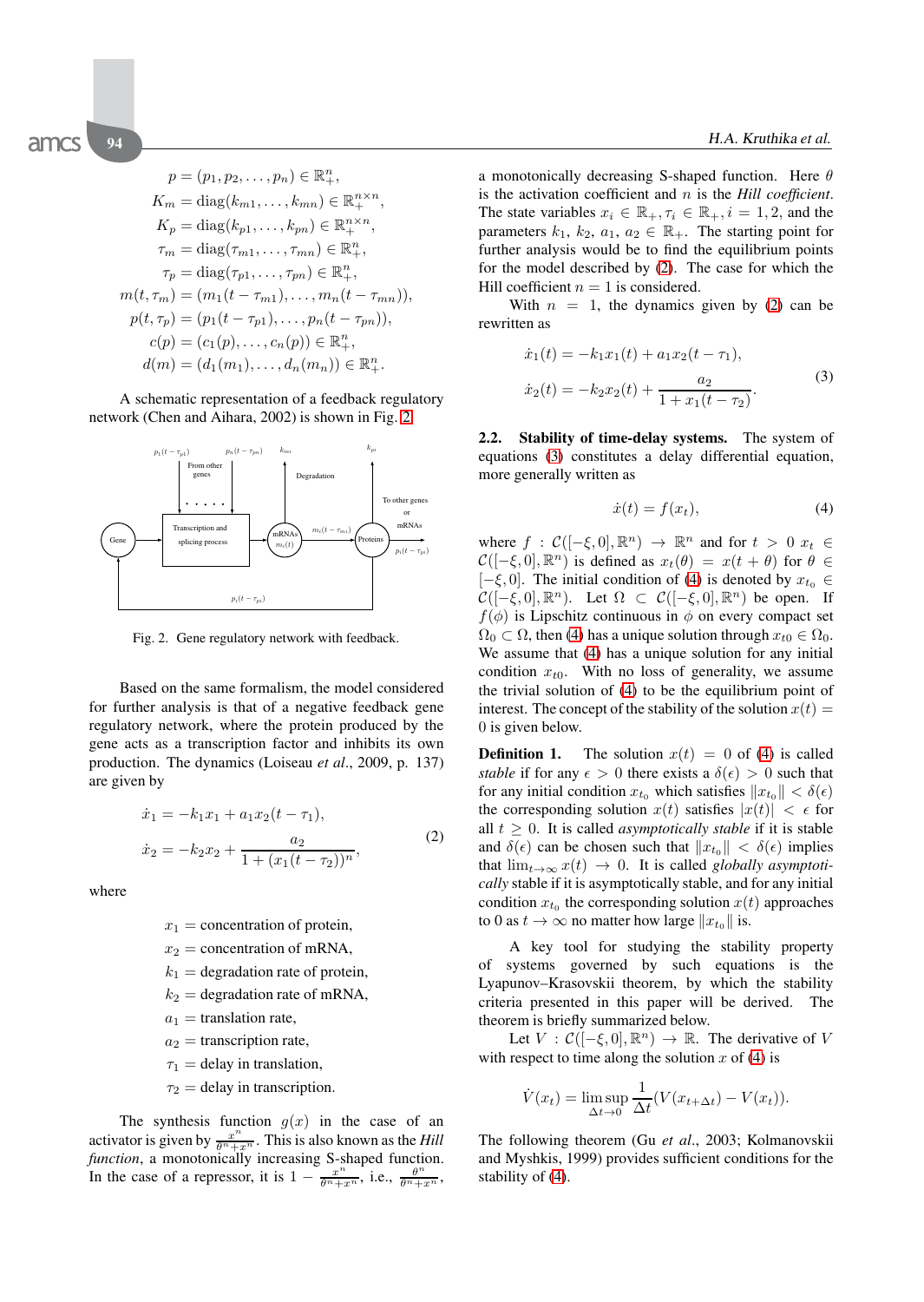**Theorem 1.** (Lyapunov–Krasovskii) *Suppose that* f :  $\mathcal{C}([-\xi, 0], \mathbb{R}^n) \longrightarrow \mathbb{R}^n$  *in* (4) maps bounded sets in  $\mathcal{C}([- \xi, 0], \mathbb{R}^n)$  *into bounded sets in*  $\mathbb{R}^n$ *, and that u, v,* w *are continuous nonnegative nondecreasing functions, where* u and v *satisfy*  $u(0) = v(0) = 0$ *, and*  $u(s) > 0$  $v(s) > 0$  for  $s > 0$ . If there exists  $V : \mathcal{C}([-\xi, 0], \mathbb{R}^n) \rightarrow$  $\mathbb{R}^n$  such that V and the derivative of V along the solution *of (4) satisfy*

$$
u(\|\phi(0)\|) \le V(\phi) \le v(\|\phi\|)
$$
 (5)

*and*

$$
\dot{V}(\phi) \le -w(\|\phi(0)\|) \tag{6}
$$

*for all*  $\phi \in C([- \xi, 0], \mathbb{R}^n)$ *, then the solution*  $x(t)=0$  *of (4) is stable. If, in addition,*  $w(s) > 0$  *for any*  $s > 0$ *, then the solution*  $x(t)=0$  *of (4) is asymptotically stable. Finally, if*  $\lim_{s\to\infty} u(s) = \infty$ *, then we have the global asymptotic stability.*

**2.3. Local stability analysis.** We analyze the stability of the system around an equilibrium point  $x^* = (x_1^*, x_2^*),$ with  $f(x^*)=0$ . By defining  $\tilde{x} = x - x^*$ , linearizing the system (3) yields

$$
\begin{pmatrix}\n\dot{\tilde{x}}_1(t) \\
\dot{\tilde{x}}_2(t)\n\end{pmatrix} = A_0 \begin{pmatrix}\n\tilde{x}_1(t) \\
\tilde{x}_2(t)\n\end{pmatrix} + A_1 \begin{pmatrix}\n\tilde{x}_1(t - \tau_1) \\
\tilde{x}_2(t - \tau_1)\n\end{pmatrix} + A_2 \begin{pmatrix}\n\tilde{x}_1(t - \tau_2) \\
\tilde{x}_2(t - \tau_2)\n\end{pmatrix},
$$
\n(7)

where

$$
A_0 = \frac{\partial f}{\partial x(t)}\Big|_{x^*} = \begin{bmatrix} -k_1 & 0\\ 0 & -k_2 \end{bmatrix},
$$
  
\n
$$
A_1 = \frac{\partial f}{\partial x(t - \tau_1)}\Big|_{x^*} = \begin{bmatrix} 0 & a_1\\ 0 & 0 \end{bmatrix},
$$
  
\n
$$
A_2 = \frac{\partial f}{\partial x(t - \tau_2)}\Big|_{x^*} = \begin{bmatrix} 0 & 0\\ \frac{-a_2}{(1 + x_{1e})^2} & 0 \end{bmatrix}.
$$

The system (7) is stable for  $\tau_1 = \tau_2 = \infty$  since  $A_0$  is Hurwitz for all  $k_1, k_2 > 0$ . The system is also stable without a delay  $(\tau_1 = \tau_2 = 0)$  since  $(A_0 + A_1 + A_2)$ is Hurwitz for all  $k_1, k_2, a_1, a_2 > 0$ . We then have the following result.

**Proposition 1.** *If there exist symmetric matrices* P >  $0, S_1 > 0, S_2 > 0$  *such that the following LMI holds:* 

$$
R = \begin{bmatrix} P A_0 + A_0^\top P + \sum_{i=1}^2 S_i & P A_1 & P A_2 \\ A_1^\top P & -S_1 & 0 \\ A_2^\top P & 0 & -S_2 \end{bmatrix} < 0,\tag{8}
$$

*then the system (7) is asymptotically stable, independent of the delay.*

*Proof.* The proof here constitues a direct consequence of Proposition 7.1 by Gu *et al*. (2003) and is obtained by considering a Lyapunov–Krasovskii functional that satisfies (5),

$$
V(\phi) = \phi^{\top}(0)P\phi(0)
$$
  
+ 
$$
\sum_{i=1}^{2} \int_{-\tau_i}^{0} \phi^{\top}(\theta)S_i\phi(\theta) d\theta.
$$
 (9)

Differentiating (9) along the system trajectories (7), we obtain (8). We use the system parameters (Loiseau *et al.*, 2009)  $k_1 = 0.03$ ,  $k_2 = 0.03$ ,  $a_1 = 1$ ,  $a_2 = 1$ . Since the system (3) evolves on  $\mathbb{R}_+ \times \mathbb{R}_+$ , the equilibrium point of interest is  $(x_1^*, x_2^*) = (32.8371, 0.9851)$ . Numerically solving the LMI conditions (8) using the YALMIP Toolbox in Matlab, the matrices  $P$ ,  $S_1$  and  $S_2$  were found to be

$$
P = \begin{bmatrix} 0.0127 & 0 \\ 0 & 10.7791 \end{bmatrix},
$$
  
\n
$$
S_1 = \begin{bmatrix} 0.0002 & 1 \\ 0 & 0.5014 \end{bmatrix},
$$
  
\n
$$
S_2 = \begin{bmatrix} 0.0002 & 0 \\ 0 & 0.0589 \end{bmatrix}.
$$

The eigenvalues of R are  $(-0.0589, -0.0002,$  $-0.0001, -0.0001$  and hence sufficient conditions for positive definiteness of  $V$  and negative definiteness of  $\dot{V}$  are satisfied. Thus, the linearised system (7) is locally asymptotically stable.

**2.4. Nonlinear delay-independent stability analysis.** We first introduce a change of coordinates  $z_1 = x_1$  $x_1^*, z_2 = x_2 - x_2^*$ ; the origin  $(z_1 = 0, z_2 = 0)$  is the unique equilibrium point of interest.  $z_1 = x_1 - x_1^*, z_2 = x_2 - x_2^*$ . The system (3) in the new coordinates is

$$
\dot{z}_1(t) = -k_1 z_1(t) + a_1 z_2(t - \tau_1) + (a_1 x_2^* - k_1 x_1^*),
$$
  
\n
$$
\dot{z}_2(t) = -k_2 z_2(t) + \frac{a_2}{(1 + x_1^*) + z_1(t - \tau_2)}.
$$
  
\n(10)

We next analyze the delay-independent stability of the origin  $z = 0$ .

**Proposition 2.** *The origin*  $z = 0$  *of* (10) *is asymptotically delay-independent stable.*

*Proof.* The construction of an appropriate L–K functional proves the stability of the equilibrium point, but the search for such a functional form is involved. The technique of the SOS simplifies the task by recasting the Lyapunov conditions in the form of LMI conditions, thereafter the SOS conditions can be verified in polynomial time by solving an appropriate semi-definite program. We apply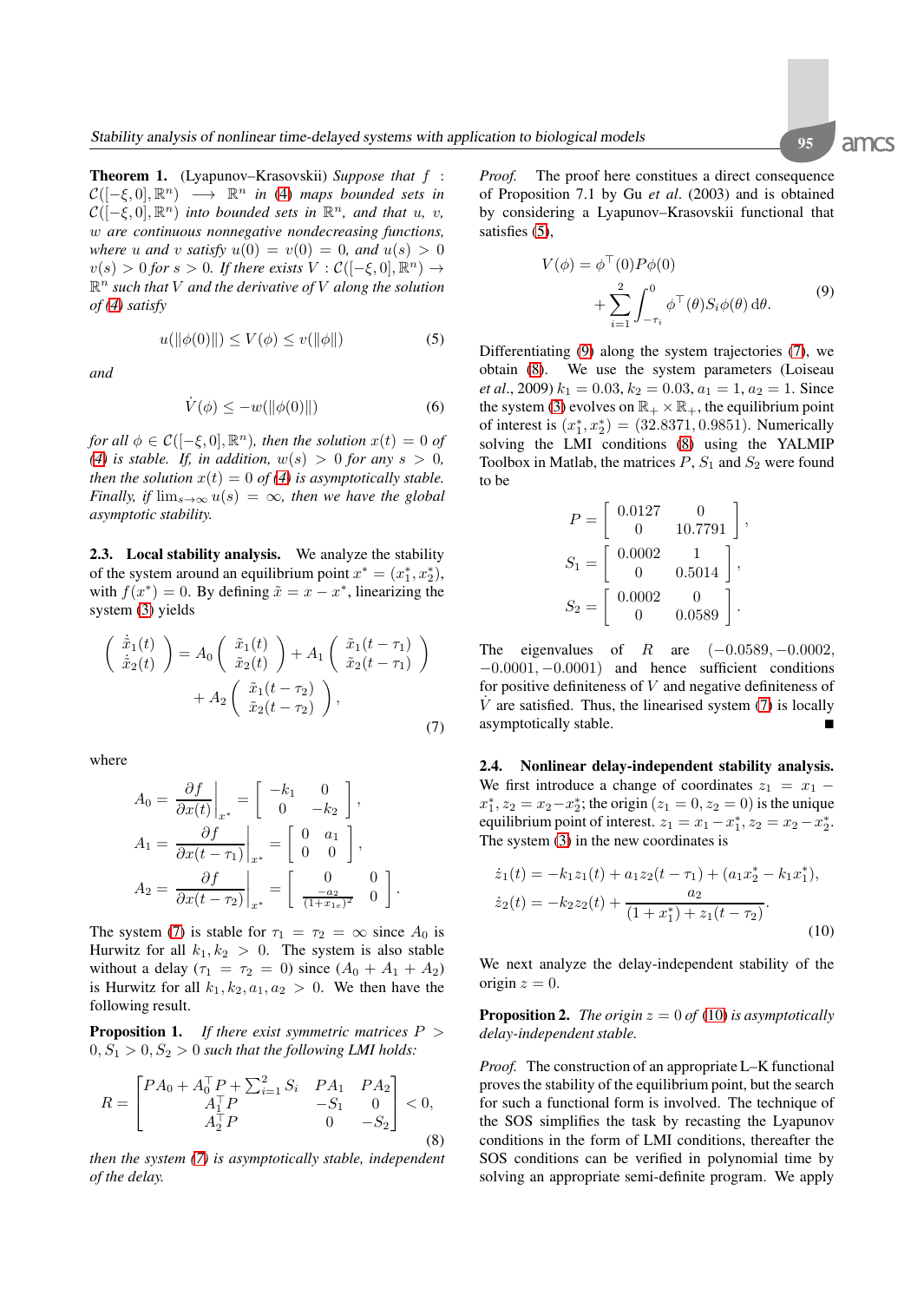-

the delay-independent stability result for the SOS given by Loiseau *et al*. (2009). The SOS technique is used to construct a Lyapunov–Krasovskii functional of the form

$$
V(\phi) = v_0(\phi(0)) + \sum_{i=1}^2 \int_{-\tau_i}^0 v_{1i}(\phi(\theta)) d\theta.
$$
 (11)

The sufficient conditions in Proposition 1 of Loiseau *et al*. (2009) are used to prove delay-independent asymptotic stability. SOS polynomials are used to construct the kernel in the Lyapunov–Krasovskii functional (11). The following choice of SOS polynomials is given as inputs to the SOSTOOLS Toolbox of Matlab,

$$
\phi(z) = z_1^2 + z_2^2,
$$
  
\n
$$
\psi(z) = d_1 z_1^2 + d_2 z_2^2,
$$
  
\n
$$
v_{11} = a_1 (z_1^2 + z_2^2) + a_2 (z_3^2 + z_4^2),
$$
  
\n
$$
v_{12} = a_3 (z_1^4 + z_2^2) + a_4 (z_3^4 + z_6^2),
$$

where  $z_3 = x_1(t - \tau_1)$ ,  $z_4 = x_2(t - \tau_1)$ ,  $z_5 = x_1(t - \tau_2)$ ,  $z_6 = x_2(t - \tau_2)$ . Solving it, we obtained the following:

(i)  $v_0$  has a Gram matrix decomposition  $v_0$  =  $Y(z)^\top Q Y(z)$ , where  $Y(z)$  is the vector of monomials,  $Y(z) = \left(z_2, z_2^2, z_1, z_1 z_2, z_1^2\right)$  and  $Q > 0$ is given by

$$
\left[\begin{array}{cccc} 49.5890 & -0.0015 & 0.0116 \\ -0.0015 & 0.0005 & 0 \\ 0.0116 & 0 & 2.0707 \\ 0 & 0 & -0.0001 \\ 0.0001 & -0.0001 & 0 \\ 0 & 0 & 0.0001 \\ 0 & -0.0001 & 0 \\ -0.0001 & 0 & 0 \\ 0.0002 & 0 & 0 \\ 0 & 0 & 0 \end{array}\right].
$$

(ii)  $v_{11}$  and  $v_{12}$  are given by

$$
v_{11} = 437.84(z_1^2 + z_2^2) + 561.29(z_3^2 + z_4^2),
$$
  

$$
v_{12} = 627.88(z_1^4 + z_2^2) + 437.34(z_5^4 + z_6^2).
$$

(iii) We next show that the derivative of  $V(z_t)$  along the trajectories of (10) is locally negative definite. The Hessian of  $\dot{V}(z_t)$ , denoted by  $\nabla_z^2 \dot{V}(z_t)$ , when evaluated at the origin is

| $-616.7679$ | $-0.04721$   |           |
|-------------|--------------|-----------|
| $-0.04722$  | $-874.0937$  | 0         |
|             | $\mathbf{I}$ | $-875.68$ |
| 140.1329    | 0.7869       | ''        |
| $-0.00074$  | $-2.931$     | 0         |
|             |              |           |

| 140.1329   | $-0.00074$ | $\Omega$     |  |
|------------|------------|--------------|--|
| 0.7869     | $-2.931$   | $\Omega$     |  |
|            |            | $\mathbf{0}$ |  |
| $-1122.58$ |            | Ω            |  |
|            | $-1255.6$  | $\mathbf{I}$ |  |
|            |            | $-874.68$    |  |

The coefficients  $d_1$  and  $d_2$  were found to be 1370 and 1335, respectively. The eigenvalues of  $\nabla_z^2 \dot{V}(z_t)|_{z=0}$  are −1255.7825, −1158.81, −875.68, −874.68, −874.069 and  $-580.5395$ . Thus V is locally negative definite in an open set containing the origin and the result holds.

**2.5. Simulations.** In this section, we present plots showing the evolution of system trajectories described by (2) as the delays  $\tau_1$ ,  $\tau_2$  are varied. The parameters are fixed (Loiseau *et al.*, 2009) to be  $k_1 = 0.03, k_2 =$ 0.03,  $a_1 = 1$ ,  $a_2 = 1$  and the initial conditions are  $(z_1(0) = 1, z_2(0) = 1)$ . Figure 3 depicts the trajectories approaching the equilibrium point when  $\tau_1 = 0.01$ ,  $\tau_2 =$ 0.05, while Fig. 4 depicts the case when the delays are large with  $\tau_1 = 10$ ,  $\tau_2 = 5$ . On the microscopic level, since delays cannot be in the order of seconds, the simulations show that the system is stable irrespective of the size of the delay.



Fig. 3. Evolution of system trajectories with  $\tau_1 = 0.01$ ,  $\tau_2 =$ 0.05.

### **3. Cancer immunotherapy model**

Cancer was the leading cause of death that accounted for around 8.2 million deaths worldwide in 2012 according to the WHO (World Health Organization). This number is expected to increase threefold by 2030. Traditional treatment methodologies for all types of cancer have been chemotherapy and radiation therapy, which are found effective in most cases. But they have major disadvantages, too. The prime one is that, even healthy cells are killed along with cancerous ones, and this has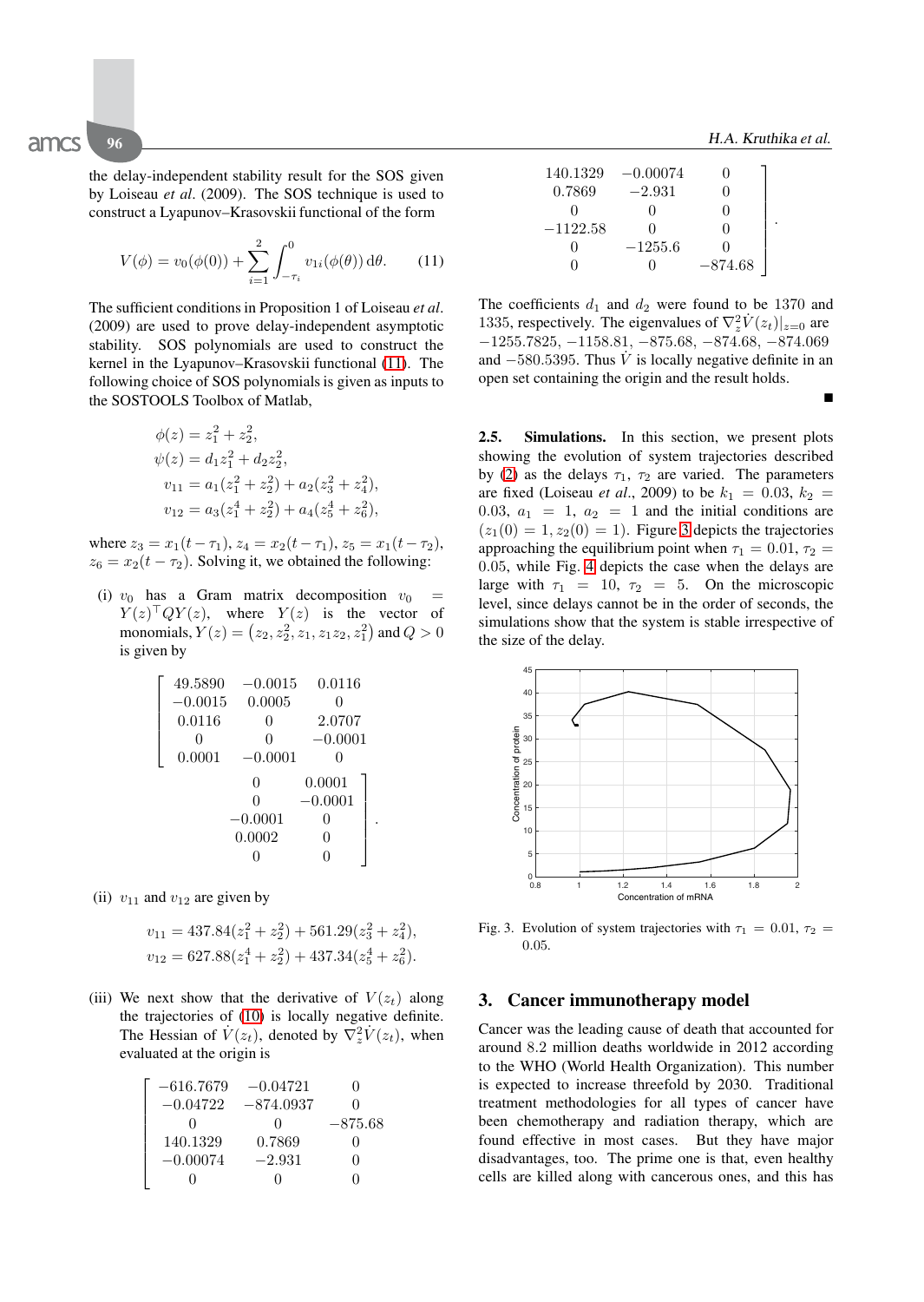

Fig. 4. Evolution of system trajectories with  $\tau_1 = 10$ ,  $\tau_2 = 5$ .

many side effects. Also the protection offered by the treatment ends once it is stopped. New modalities of cancer treatment are now being sought after, which target cancerous cells specifically, overcoming the pitfalls of chemotherapy and radiation therapy. Immunotherapy is one such treatment method where the immune system is strengthened to fight against cancer. A brief idea of how the immune cells are triggered, finally leading to destruction of cancerous cells, is depicted in Fig. 5.



Fig. 5. Tumour destruction process.

The tumor–immune-cell interaction is an interesting phenomenon which is nonlinear and time-varying by nature. This nonlinearity makes the behaviour of tumors unpredictable and also appears to be one of the leading causes of death despite large measures being taken for its prevention and cure (d'Onofrio, 2008). A mathematical model of the Lotka–Volterra type (Melief, 2005; d'Onofrio, 2005) which captures the nonlinearity of tumor–immune-cell interactions is adopted and further studied in this paper. Predator–prey equations have accommodated this problem well (Bell, 1973) and have been a subject of active investigation (Andrew *et al*., 2007; Zhivkov and Waniewski, 2003; Banerjee, 2008).

To elaborate on this, the tumour cells contribute to prey population and helper T cells, cytotoxic T cells become the predators. A third-order predator–prey model with time-invariant parameters that portrays the phenomenon fairly accurately is studied in this paper. Higher-order differential equations can give better insight into the working of the system; however, this would require a large set of parameters and its estimation is an onerous task (Babbs, 2011). Hence we restrict our analysis to a third-order differential equation, which also includes a delay. This delay is an inevitable part of the process and physically implies the time taken for the activation of cytotoxic T cells or killer T cells. Incorporating it in the model helps study the dynamics in detail. The utility of control-theoretic tools in analyzing the models that capture tumor–immune-cell interactions lies in gaining better insight into immunotherapy and predicting the success or failure of treatment (Babbs, 2011). Stability analysis of the dynamics is critical to know whether the system trajectories converge to an equilibrium point or a limit cycle eventually, which gives information regarding the long-term behaviour and thus the outcome of therapy (Villasana and Radunskaya, 2003). In the work of Wang *et al*. (2012), a delayed oncolytic virus dynamics with continuous control is investigated and shown to exhibit Hopf bifurcation when the delay is increased beyond a certain limit.

**3.1. Mathematical model.** Consider the dynamics of immunotherapy which can be represented by the following predator–prey model (Saleem and Agrawal, 2012):

$$
\begin{aligned}\n\dot{x}_1(t) &= 1 + a_1 x_1 (1 - x_1) - k_1 x_1 x_2 - k_2 x_1, \\
\dot{x}_2(t) &= a_2 x_2 (t - \tau) x_3 (t - \tau) - a_3 x_2 - k_3 x_1 x_2, \\
\dot{x}_3(t) &= a_4 x_3 (1 - x_3) - a_5 x_2 x_3 - a_6 x_3 - k_4 x_1 x_3,\n\end{aligned}
$$
\n(12)

where

- $x_1$  = density of tumour cells,
- $x_2$  = density of cytotoxic T cells,
- $x_3$  = density of T helper cells,
- $a_1$  = growth rate of tumour cells,
- $a_2$  = delayed conversion rate of T helper cells to cytotoxic T cells,
- $a_3$  = loss rate of cytotoxic T cells,
- $a_4$  = growth rate of T helper cells,
- $a_5$  = rate of decrease in T helper cells due to conversion,

amcs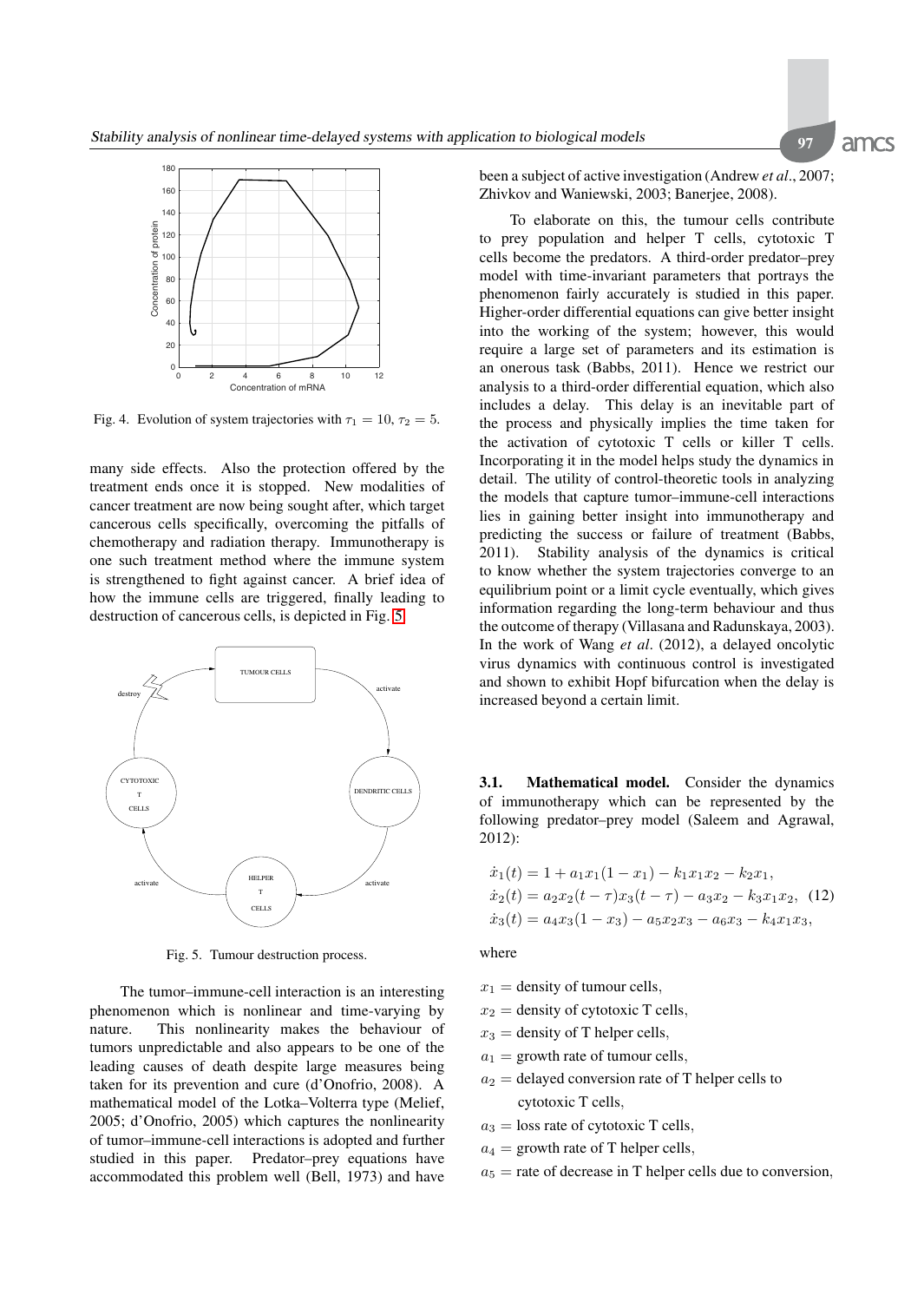$a_6$  = loss rate of T helper cells,

 $k_1$  = rate of killing tumour cells by cytotoxic T cells,

- $k_2$  = loss rate of tumour cells,
- $k_3$  = rate of killing cytotoxic T cells by tumour cells,
- $k_4$  = rate of killing T helper cells by tumour cells,
- $\tau$  = delay in the activation of cytotoxic T cells,

 $x_i \in \mathbb{R}_+$ ,  $i = 1, 2, 3, \tau \in \mathbb{R}_{++}$ , and the normalized parameters  $a_1, a_2, a_3, a_4, a_5, a_6, k_1, k_2, k_3, k_4 \in \mathbb{R}_{++}$ .

A starting point for the analysis would be to find the equilibrium points for the system described by (12). Physically, this implies an unstable steady state in which the tumour neither grows nor shrinks in size, which marks the initial point for theoretical explorations of strategies and effects (Babbs, 2011). Three equilibrium points for the dynamics described by (12) were obtained and are enumerated as follows:

$$
E_1 = \{x : x_1 = s, x_2 = x_3 = 0\},\,
$$
  
\n
$$
E_2 = \{x : x_1 = s, x_2 = 0,\,
$$
  
\n
$$
x_3 = 1 - \frac{a_6}{a_4} - \frac{k_4 x_1}{a_4}\},
$$

where

$$
s = \frac{1}{2} \left( 1 - \frac{k_2}{a_1} + \sqrt{\left( 1 - \frac{k_2}{a_1} \right)^2 + \frac{4}{a_1}} \right).
$$

The equilibrium point  $E_2$  exists if and only if  $a_4 > a_6 +$  $k_4x_1$ . Let the third equilibrium point be denoted as  $E_3 =$  $(x_1^*, x_2^*, x_3^*)$ . From (12) we can obtain the relation

$$
x_3^* = \frac{a_3 + k_3 x_1^*}{a_2},
$$
  
\n
$$
x_2^* = \frac{a_4(1 - x_3^*) - a_6 - k_4 x_1^*}{a_5},
$$
  
\n
$$
1 + a_1 x_1^* (1 - x_1^*) - k_1 x_1^* x_2^* - k_2 x_1^* = 0.
$$

Substituting for  $x_2^*$  and  $x_3^*$ , we obtain a quadratic equation in  $x_1^*$ ,

$$
(x_1^*)^2 + \frac{a}{b}x_1^* - \frac{1}{b} = 0,
$$

where

$$
a = k_2 + \frac{k_1 a_4}{a_5} \left( 1 - \frac{a_3}{a_2} - \frac{a_6}{a_4} \right) - a_1,
$$
  

$$
b = a_1 - \frac{k_1}{a_5} \left( k_4 + \frac{k_3 a_4}{a_2} \right).
$$

A unique positive root for (13) exists provided

$$
-\frac{a}{b}+\sqrt{\left(\frac{a}{b}\right)^2+\frac{4}{b}}>0.
$$

**3.2. Nature of equilibria.** We analyze the nature of each of the equilibria of the system  $E_1$ ,  $E_2$ ,  $E_3$ by linearizing around the respective equilibrium points. Linearizing (12) about  $x_e = (x_{1e}, x_{2e}, x_{3e})$  and with  $\tilde{x} = x - x_e$ , we obtain the linearized system as

$$
\begin{pmatrix}\n\dot{\tilde{x}}_1(t) \\
\dot{\tilde{x}}_2(t) \\
\dot{\tilde{x}}_3(t)\n\end{pmatrix} = A_0 \begin{pmatrix}\n\tilde{x}_1(t) \\
\tilde{x}_2(t) \\
\tilde{x}_3(t)\n\end{pmatrix} + A_1 \begin{pmatrix}\n\tilde{x}_1(t-\tau) \\
\tilde{x}_2(t-\tau) \\
\tilde{x}_3(t-\tau)\n\end{pmatrix},
$$

where

$$
A_0 = \begin{bmatrix} d_1 & -k_1 x_{1e} & 0 \\ -k_3 x_{2e} & -a_3 - k_3 x_{1e} & 0 \\ -k_4 x_{3e} & -a_5 x_{3e} & d_2 \end{bmatrix},
$$
  

$$
A_1 = \begin{bmatrix} 0 & 0 & 0 \\ 0 & a_2 x_{3e} & a_2 x_{2e} \\ 0 & 0 & 0 \end{bmatrix}.
$$

with  $d_1 = a_1 - 2a_1x_{1e} - k_1x_{2e} - k_2$  and  $d_2 =$  $a_4 - 2a_4x_{3e} - a_5x_{2e} - a_6k_4x_{1e}$ . We fix the normalized parameters (Saleem and Agrawal, 2012) that satisfy biologically feasible conditions as  $a_1 = 2.5$ ,  $a_2 = 4.5$ ,  $a_3 = 0.6, a_4 = 3.5, a_5 = 2, a_6 = 0.1, k_1 = 1,$  $k_2 = 0.01$ ,  $k_3 = 0.05$  and  $k_4 = 0.001$ . The local stability properties of the equilibrium points using linear models are summarized as follows:

1.  $E_1 = (1.303, 0, 0)$  and the eigenvalues of the matrix  $A_0 + A_1$  are

$$
\{-4.0249, -0.6651, 3.3987\}.
$$

Since one of the eigenvalues is positive,  $E_1$  is unstable for a zero delay.

2.  $E_2 = (1.3030, 0, 0.9706)$  and the eigenvalues of the matrices  $A_0$  and  $A_0 + A_1$  are

$$
\{-3.3952 \pm i4.0249, -0.6651\}
$$

and

$$
\{-3.3952 \pm i4.0249, 3.7023\},\
$$

respectively.  $A_0 + A_1$  has a positive eigenvalue and hence  $E_2$  is unstable for zero delay.

3.  $E_3 = (0.8740, 1.4492, 0.1430)$  and the eigenvalues of the matrices  $A_0$  and  $A_0 + A_1$  are

$$
\{-0.5007,-0.6203,-3.3525\}
$$

and

$$
\{-3.3449, -0.2424 \pm i1.3373\},\
$$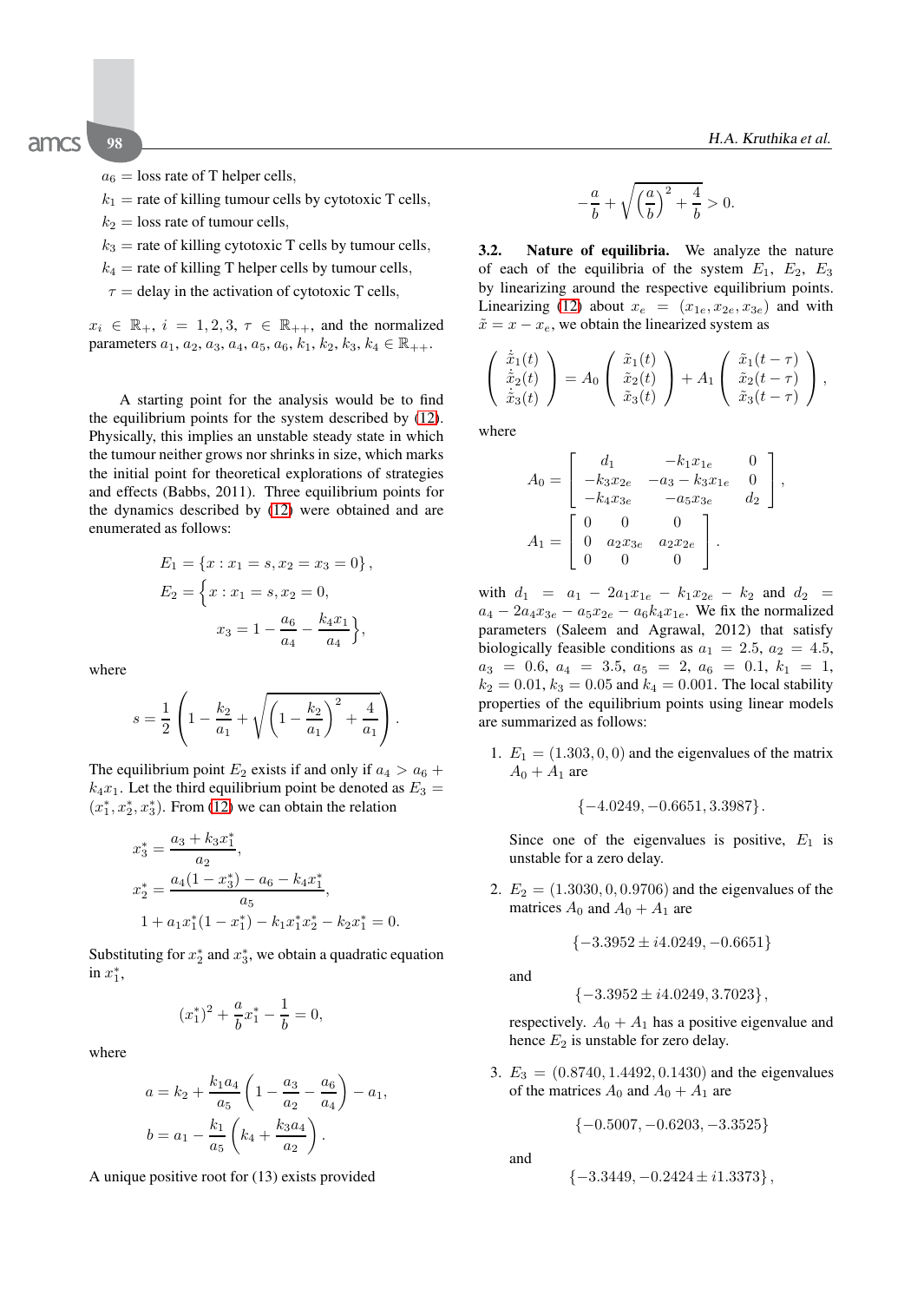amcs

respectively.

A necessary (*but not sufficient*) condition for a system to be stable under the presence of a delay is that it is stable for zero delays. Stability analysis via linearization shows that the equilibrium points  $E_1, E_2$  are unstable for zero delays ( $\tau = 0$ ) and therefore it would be unstable for nonzero delays. In the next section, we therefore analyze the nonlinear stability of  $E_3$ , which is the tumour-free equilibrium point.

**3.3. Nonlinear stability analysis.** With the change of coordinates defined by  $z_i = x_i - x_i^*$ ,  $i = 1, 2, 3$ , the origin is the equilibrium point of interest in the transformed system. The system (12) in the new coordinates is

$$
\begin{aligned}\n\dot{z}_1 &= 1 - a_1 z_1^2 + C_1 z_1 - k_1 z_1 z_2 - C_2 z_2 - C_3, \\
\dot{z}_2 &= C_4 z_1 + C_5 z_2 - k_3 z_1 z_2 + C_6 z_2 (t - \tau) \\
&\quad + a_2 z_2 (t - \tau) z_3 (t - \tau) + C_8 \\
&\quad + C_7 z_3 (t - \tau), \\
\dot{z}_3 &= C_9 z_1 - k_4 z_1 z_3 + C_{10} z_2 - a_5 z_2 z_3 \\
&\quad + C_{11} z_3 + C_{12},\n\end{aligned}\n\tag{13}
$$

with the constants defined as

$$
C_1 = a_1 - 2a_1x_1^* - k_1x_2^* - k_2,
$$
  
\n
$$
C_2 = k_1x_1^*,
$$
  
\n
$$
C_3 = 1 + a_1x_1^*(1 - x_1^*) - k_1x_1^*x_2^* - k_2x_1^*,
$$
  
\n
$$
C_4 = -k_3x_2^*,
$$
  
\n
$$
C_5 = -a_3 - k_3x_1^*,
$$
  
\n
$$
C_6 = a_2x_3^*,
$$
  
\n
$$
C_7 = a_2x_2^*,
$$
  
\n
$$
C_8 = a_2x_2^*x_3^* - a_3x_2^* - k_3x_1^*x_2^*,
$$
  
\n
$$
C_9 = -k_4x_3^*,
$$
  
\n
$$
C_{10} = -a_5x_3^*,
$$
  
\n
$$
C_{11} = a_4 - 2a_4x_3^* - a_5x_2^* - a_6 - k_4x_1^*,
$$
  
\n
$$
C_{12} = a_4x_3^* - a_4x_3^*^2 - a_6x_3^* - a_5x_2^*x_3^* - k_4x_1^*x_3^*.
$$

We analyze the delay-dependent stability of the origin  $z =$ 0. Since the system has two more equilibrium points, we restrict the stability region to the set

$$
\Omega = \{z_t \in \mathcal{C}([-\tau,0],\mathbb{R}^3): ||z_t||_2 \leq \gamma\}.
$$

The value of  $\gamma$  is based on the location of the other two equilibrium points. The state constraint  $|z(t + \theta)| \le \gamma$  for all  $\theta$  leads to the conditions

$$
h_{1i} = (z_i(t) - \gamma)(z_i(t) + \gamma)) \le 0,
$$
  
  $i = 1, 2, 3$  (14)

and

$$
h_{2j} = (z_j(t - \tau) - \gamma)(z_j(t - \tau) + \gamma)) \le 0, j = 2, 3.
$$

**Proposition 3.** *The origin of the system* (13) *is locally uniformly asymptotically stable for all delays in*  $[0, \tau]$ *.* 

*Proof.* We shall apply here the delay-dependent stability result proposed by Papachristodoulou (2004, Proposition 9). The SOS technique is used to obtain a Lyapunov functional having the structure

$$
V(x_t) = V_0(x(t)) + \int_{-\tau}^0 V_1(\theta, x(t), x(t + \theta)) d\theta
$$
  
+ 
$$
\int_{-\tau}^0 \int_{t+\theta}^t V_2(x(\zeta)) d\zeta d\theta.
$$
 (15)

The conditions in Proposition 9 of Papachristodoulou (2004) are rewritten by including the state constraints for the system (13) as

- 1.  $V_0(z(t)) \phi(z(t)) \geq 0$ ,
- 2.  $V_1(\theta, z(t), z(t + \theta)) + p(z(t))h(\theta) \geq 0$ ,
- 3.  $V_2(z(\zeta)) \geq 0$ ,
- 4. the requirement that

$$
\tau \frac{\partial V_1}{\partial z(t)} f(z) + \frac{\partial V_0}{\partial z(t)} f(z) - \tau \frac{\partial V_1}{\partial \theta} + \tau V_2(z(t))
$$
  
\n
$$
- \tau V_2(z(t + \theta)) + V_1(0, z(t), z(t))
$$
  
\n
$$
- V_1(-\tau, z(t), z(t - \tau)) - p(z(t))h(\theta)
$$
  
\n
$$
- \sum_{i=1}^3 h_{1i}q_{1i}(z(t), z(t - \tau))
$$
  
\n
$$
- \sum_{j=2}^3 h_{2j}q_{2j}(z(t), z(t - \tau))
$$
  
\n
$$
\leq 0, \quad \forall \ \theta \in [-\tau, 0].
$$

We use SOS polynomials to construct the kernel in the Lyapunov–Krasovskii functional (15). The state constraints  $(14)$  are appended to the derivative of V using SOS multipliers  $h_{ij}$ ,  $i = 1, 2, 3, j = 2, 3$ , whose coefficients are unknown. The condition  $\theta \in [-\tau, 0]$ can be included by defining  $h(\theta) = \theta(\theta + \tau)$ . Since the polynomial  $V_1(\theta, z(t), z(t + \theta))$  is required to be non-negative only when  $h(\theta) = \theta(\theta + \tau)$  is satisfied, using the SOS multiplier  $p(z(t))$  with known coefficients is used to write the condition

$$
V_1(\theta, z(t), z(t+\theta)) + p(z(t))h(\theta) \ge 0.
$$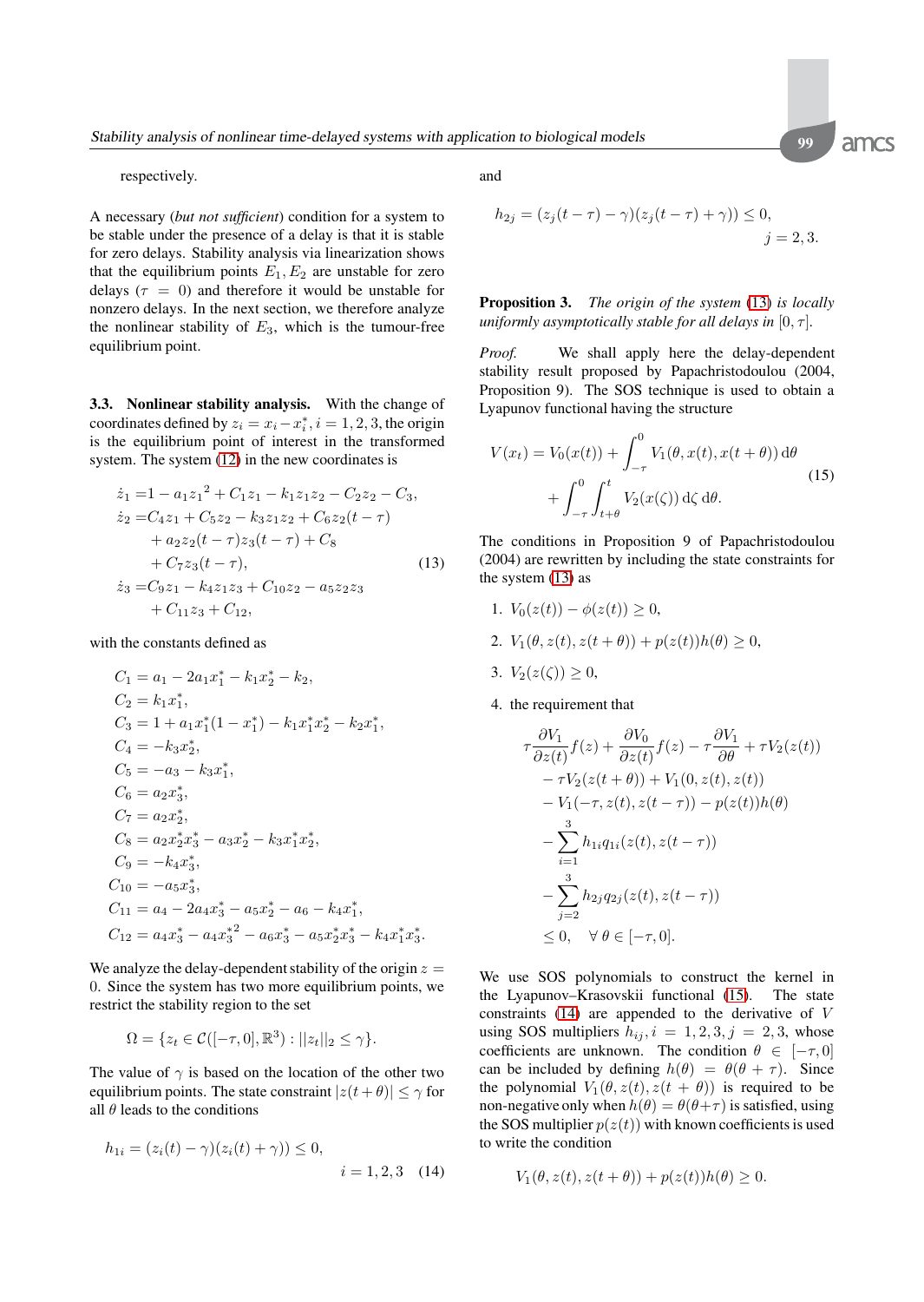Toolbox of Matlab:

$$
\tau = 0.017,
$$
  
\n
$$
V_1 = z_1^2 + z_2^2 + z_3^2 + z_2^2(t - \tau) + z_3^2(t - \tau),
$$
  
\n
$$
V_2 = 0,
$$
  
\n
$$
\phi(z) = z_1^4 + z_2^4 + z_3^4,
$$
  
\n
$$
h(\theta) = \theta(\theta + \tau),
$$
  
\n
$$
p(z) = z_1^4 + z_2^4 + z_3^4,
$$
  
\n
$$
q_{ij} = b_1 z_1^4 + b_2 z_2^4 + b_3 z_3^4 + b_4 z_2^4(t - \tau),
$$
  
\n
$$
+ b_5 z_3^4(t - \tau), \quad i = 1, 2, 3, j = 2, 3,
$$

we obtain  $V_0$  to be positive definite with a Gram matrix decomposition  $V_0 = Y(z)^\top Q Y(z)$ , where  $Q \in \mathbb{R}^{9 \times 9}$ satisfies  $Q = Q^{\top} > 0$  and is given by Eqn. (16) while  $Y(z)$  is the vector of monomials,

$$
Y(z) = (z_3, z_3^2, z_2, z_2 z_3, z_2^2, z_1, z_1 z_3, z_1 z_2, z_1^2).
$$

Further, SOS multipliers associated with the state constraints are obtained as

$$
\begin{aligned} q_{11} &= 35.0677z_1^4-120.7356z_2^4+28.6153z_3^4\\&+13.4857z_2^4(t-\tau)-5.2187z_3^4(t-\tau),\\ q_{12} &= 60.676z_1^4+201.2121z_2^4+54.9288z_3^4\\&+63.9426z_2^4(t-\tau)+65.9958z_3^4(t-\tau),\\ q_{13} &= 33.0355z_1^4-117.8368z_2^4\\&+23.2452z_3^4+16.5974z_2^4(t-\tau)\\&-2.2783z_3^4(t-\tau),\\ q_{22} &= 30.6538z_1^4-91.3417z_2^4+27.5387z_3^4\\&+39.0185z_2^4(t-\tau)+10.7666z_3^4(t-\tau),\\ q_{23} &= 29.1352z_1^4+2.2585z_2^4+26.9202z_3^4\\&+41.4196z_2^4(t-\tau)+45.2304z_3^4(t-\tau). \end{aligned}
$$

We next show that the derivative of  $V(z_t)$  along the trajectories of (13) is locally negative definite. The Hessian of  $\dot{V}(z_t)$ , denoted by  $\nabla_z^2 \dot{V}(z_t)$ , when evaluated at the origin, is

| 12.163            |                                 |                                    | $2.471 -1.638 -0.163 -1.649$ |  |
|-------------------|---------------------------------|------------------------------------|------------------------------|--|
| 2.471             |                                 | $0.554$ $-0.269$ $-0.058$ $-0.586$ |                              |  |
|                   |                                 | $-1.638$ $-0.269$ $0.330$ $0.003$  | $0.035\,$                    |  |
|                   | $-0.163\quad -0.058\quad 0.003$ |                                    |                              |  |
| $  -1.649 -0.586$ |                                 | 0.035                              |                              |  |

The eigenvalues of  $\nabla_z^2 \dot{V}(z_t)|_{z=0}$  are  $-0.000379$ ,  $-0.103245$ ,  $-1.789669$ ,  $-2.000000$  and  $-13.154485$ . Thus  $\dot{V}$  is locally negative definite in an open set containing the origin and the result holds. -

**3.4. Simulations.** In this section we present plots showing the evolution of system trajectories described by (13) with a zero delay and as the delay  $\tau$  is varied. The plots were obtained with parameters fixed as described in Section 3 and initial conditions for  $(z_1(0) = 0.1, z_2(0) =$  $(0.1, z_3(0) = 0.1)$ . Figure 6 shows the system without a delay has the trajectories approaching the equilibrium point of interest  $E_3$ . Figure 7 depicts the trajectories approaching the equilibrium point with  $\tau = 0.30$ . It was observed through simulations that for  $\tau = 0.40$  the system exhibits a limit cycle (Saleem and Agrawal, 2012), as depicted by Fig. 8. For larger delays the system tends to behave chaotically.

#### **4. Biological implications**

The advancements in technology have resulted in large amounts of data, mainly of qualitative nature. The challenge now lies in making sense of these data and developing methodologies to address important biological questions. Genetic regulatory networks are highly complex and hence it becomes necessary to design models describing their dynamical functioning. Protein and mRNA concentrations evolve with time and may converge towards some steady state, periodic behaviour, or other complex dynamical attractors. The emergence of these patterns from the dynamical interactions between the elements of the network and comparison with experimental data help scientists to solve important problems (Bernot *et al*., 2013). Also, with the advent of computer technology, the behaviour of a few dozen genes can be simulated, but it is tough when millions come into play. Characterising the qualitative behaviour helps in dealing with complexity and realizing such gene networks synthetically using integrated circuits like neurochips learnt from biological neural networks (Chen and Aihara, 2002). The goal of immunotherapy or

any other treatment for that matter is the eradication of the tumour. In the absence of therapy and given that the tumour is highly immunogenic, the system described by (12) has the tumour-free equilibrium point  $E_3$  to be locally, uniformly, asymptotically stable over a certain delay interval. The biological relevance of this being, the eradication of the tumour may be achieved if the state of the system at the end of therapy belongs to the basin of attraction of the tumour-free equilibrium point, so that the system tends to this point eventually. This requires us to know the state of the system at the start of therapy accurately, which is a problem in clinical practice (d'Onofrio *et al*., 2010). With an increase in the delay, and for  $\tau = 0.4$ , we observed through simulations that there is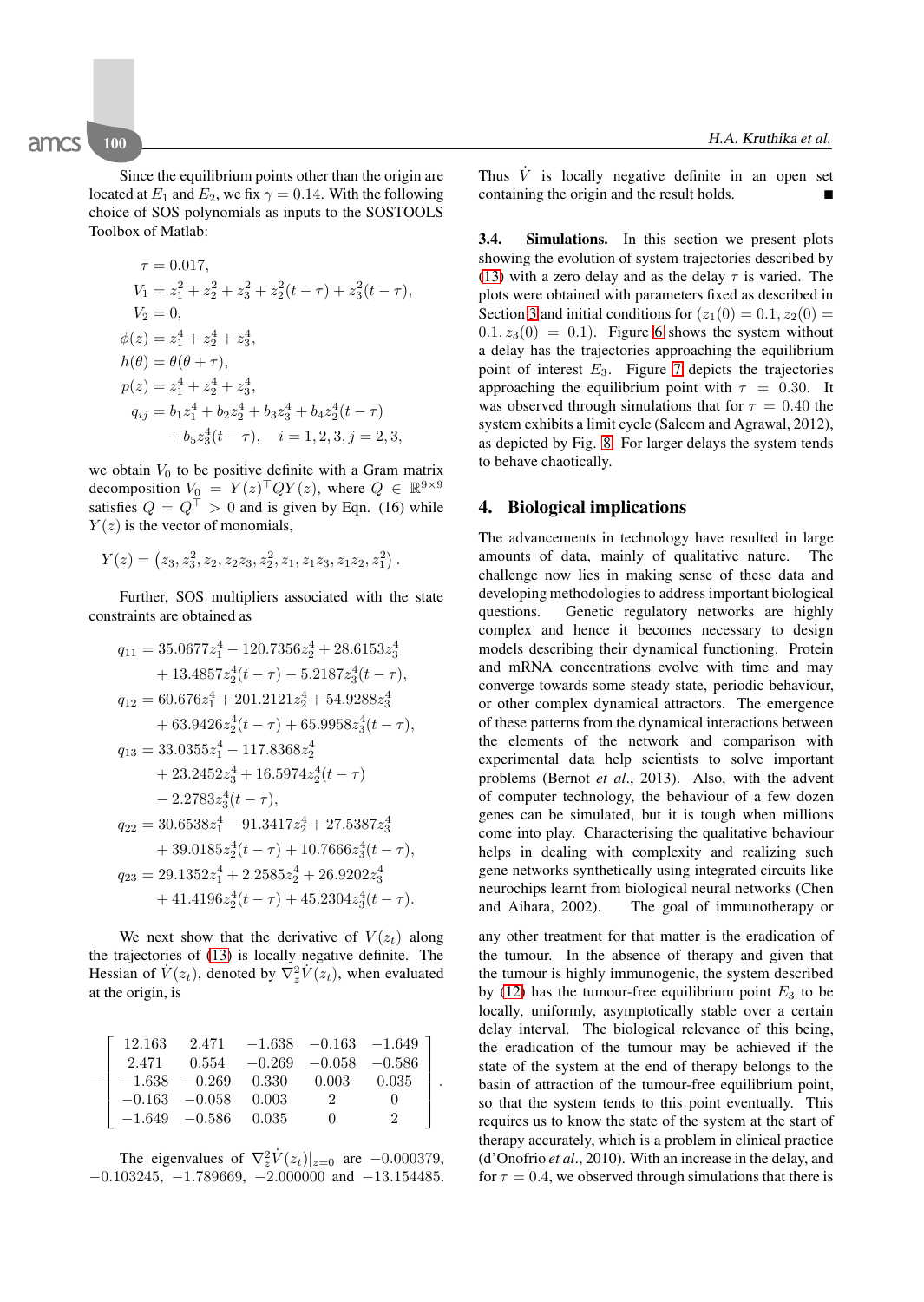|      | 0.1507    | 0.0524    | $-0.0027$ | $-0.0024$ | 0.0029    | $-0.2303$ | $-0.0011$ | $-0.0082$ | $-0.0328$ |      |
|------|-----------|-----------|-----------|-----------|-----------|-----------|-----------|-----------|-----------|------|
|      | 0.0524    | 28.4917   | $-0.0114$ | 0.9181    | $-2.3018$ | $-0.1295$ | $-1.0589$ | 0.1075    | 0.8676    |      |
|      | $-0.0027$ | $-0.0114$ | 0.0279    | $-0.0018$ | $-0.0062$ | 0.1264    | $-0.0045$ | 0.0023    | 0.0184    |      |
|      | $-0.0024$ | 0.9181    | $-0.0018$ | 4.0556    | 0.0263    | $-0.0035$ | 0.1638    | $-0.1563$ | 0.1900    |      |
| $Q=$ | 0.0029    | $-2.3018$ | $-0.0062$ | 0.0263    | 1.0738    | $-0.0339$ | 0.0594    | 0.2178    | $-0.4999$ | (16) |
|      | $-0.2303$ | $-0.1295$ | 0.1264    | $-0.0035$ | $-0.0339$ | 0.8936    | $-0.0187$ | 0.0127    | 0.1256    |      |
|      | $-0.0011$ | $-1.0589$ | $-0.0045$ | 0.1638    | 0.0594    | $-0.0187$ | 6.4606    | 0.2381    | $-0.2664$ |      |
|      | $-0.0082$ | 0.1075    | 0.0023    | $-0.1563$ | 0.2178    | 0.0127    | 0.2381    | 2.8670    | 0.3954    |      |
|      | $-0.0328$ | 0.8676    | 0.0184    | 0.1900    | $-0.4999$ | 0.1256    | $-0.2664$ | 0.3954    | 4.5046    |      |



Fig. 6. Evolution of system trajectories with  $\tau = 0$ .

an onset of periodic oscillations. The importance of such limit cycles is that the tumour levels oscillate around a fixed point without administering any therapy (Villasana and Radunskaya, 2003).

#### **5. Conclusions**

In this paper, we analysed the stability of a second-order model of a gene-regulatory network with delay using both linear and nonlinear approaches. A Lyapunov functional candidate having a similar structure for both linear and nonlinear approaches is constructed using LMIs in case of the former and SOSTOOLS in the case of the latter. The system is found to be stable independent of the delay. Through LMIs, sufficient conditions for local asymptotic stability of the equilibrium point were established. For the nonlinear system (10), a Lyapunov-Krasovskii functional of the form (11) with  $v_{11}$  quadratic and  $v_0$ ,  $v_{12}$  quartic was obtained and delay-independent asymptotic stability of the origin was established.

For the third-order nonlinear model of immunotherapy for cancer, an L–K functional was constructed numerically to prove the delay-dependent stability of the system at a tumour-free equilibrium point. Since the system has multiple equilibria, only the local stability can be established. A Lyapunov functional of the



Fig. 7. Evolution of system trajectories with  $\tau = 0.3$ .



Fig. 8. Evolution of system trajectories with  $\tau = 0.4$ .

form described by (15) with  $V_0$  being quartic,  $V_1$  being quadratic and  $V_2 = 0$  was obtained, and thus delay dependent local uniform asymptotic stability of the origin in the delay interval (0, 0.017] is established. Through simulations we could obtain the maximum delay before the system breaks into periodic oscillations as  $\tau \simeq$ 0.35 (Saleem and Agrawal, 2012). The SOS approach we adopted gives a maximum delay of 0.017 seconds, which is conservative due to a difficulty in handling nonlinearities with a delay.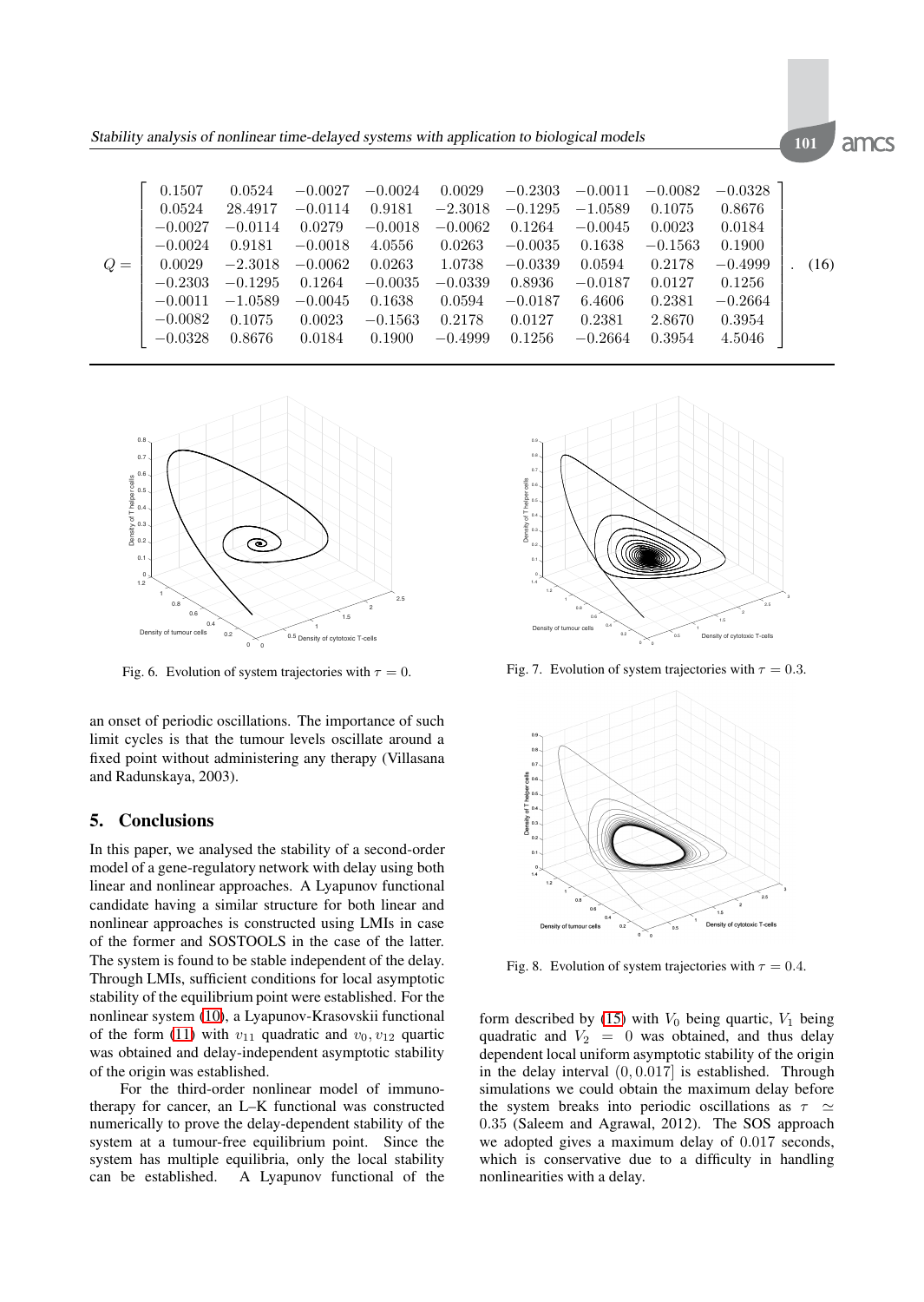#### **References**

- Aluru, S. (2005). *Handbook of Computational Molecular Biology*, CRC Press, Boca Raton, FL.
- Andrew, S.M., Baker, C.T. and Bocharov, G.A. (2007). Rival approaches to mathematical modelling in immunology, *Journal of Computational and Applied Mathematics* **205**(2): 669–686.
- Babbs, C.F. (2011). Predicting success or failure of immunotherapy for cancer: Insights from a clinically applicable mathematical model, *American Journal of Cancer Research* **2**(2): 204–213.
- Banerjee, S. (2008). Immunotherapy with interleukin-2: A study based on mathematical modeling, *International Journal of Applied Mathematics and Computer Science* **18**(3): 389–398, DOI: 10.2478/v10006-008-0035-6.
- Bell, G.I. (1973). Predator–prey equations simulating an immune response, *Mathematical Biosciences* **16**(3): 291–314.
- Bernot, G., Comet, J.-P., Richard, A., Chaves, M., Gouzé, J.-L. and Dayan, F. (2013). Modeling and analysis of gene regulatory networks, *in* F. Cazals and P. Kornprobst (Eds.), *Modeling in Computational Biology and Biomedicine: A Multidisciplinary Endeavor*, Springer, Berlin/Heidelberg, pp. 47–80.
- Bo, W., Yang, L. and Jianquan, L. (2012). New results on global exponential stability for impulsive cellular neural networks with any bounded time-varying delays, *Mathematical and Computer Modelling* **55**(3): 837–843.
- Bodnar, M. (2015). General model of a cascade of reactions with time delays: Global stability analysis, *Journal of Differential Equations* **259**(2): 777–795.
- Chen, L. and Aihara, K. (2002). Stability of genetic regulatory networks with time delay, *IEEE Transactions on Circuits and Systems I: Fundamental Theory and Applications* **49**(5): 602–608.
- De Jong, H. (2002). Modeling and simulation of genetic regulatory systems: A literature review, *Journal of Computational Biology* **9**(1): 67–103.
- d'Onofrio, A. (2005). A general framework for modeling tumor–immune-system competition and immunotherapy: Mathematical analysis and biomedical inferences, *Physica D: Nonlinear Phenomena* **208**(3): 220–235.
- d'Onofrio, A. (2008). Metamodeling tumor–immune-system interaction, tumor evasion and immunotherapy, *Mathematical and Computer Modelling* **47**(5): 614–637.
- d'Onofrio, A., Gatti, F., Cerrai, P. and Freschi, L. (2010). Delay-induced oscillatory dynamics of tumour–immune system interaction, *Mathematical and Computer Modelling* **51**(5): 572–591.
- Eduardo, L. and Ruiz-Herrera, A. (2013). Attractivity, multistability, and bifurcation in delayed Hopfield's model with non-monotonic feedback, *Journal of Differential Equations* **255**(11): 4244–4266.
- Goodwin, B.C. (1963). *Temporal Organization in Cells: A Dynamic Theory of Cellular Control Processes*, Academic Press, London/New York, NY.
- Gu, K., Chen, J. and Kharitonov, V.L. (2003). *Stability of Time-Delay Systems*, Springer, New York, NY.
- Kao, C.-Y. and Pasumarthy, R. (2012). Stability analysis of interconnected Hamiltonian systems under time delays, *IET Control Theory and Applications* **6**(4): 570–577.
- Kao, C.-Y. and Rantzer, A. (2007). Stability analysis of systems with uncertain time-varying delays, *Automatica* **43**(6): 959–970.
- Kauffman, S.A. (1969). Metabolic stability and epigenesis in randomly constructed genetic nets, *Journal of Theoretical Biology* **22**(3): 437–467.
- Kolmanovskii, V. and Myshkis, A. (1999). *Introduction to the Theory and Applications of Functional Differential Equations*, Springer, Dordrecht.
- Liu, Y., Xu, P., Lu, J. and Liang, J. (2016a). Global stability of Clifford-valued recurrent neural networks with time delays, *Nonlinear Dynamics* **84**(2): 767–777.
- Liu, Y., Zhang, D., Lu, J. and Cao, J. (2016b). Global  $\mu$ -stability criteria for quaternion-valued neural networks with unbounded time-varying delays, *Information Sciences* **360**: 273–288.
- Loiseau, J.J., Michiels, W., Niculescu, S.-I. and Sipahi, R. (2009). *Topics in Time Delay Systems: Analysis, Algorithms and Control*, Springer, Berlin/Heidelberg.
- Mazenc, F. and Niculescu, S.-I. (2001). Lyapunov stability analysis for nonlinear delay systems, *Systems & Control Letters* **42**(4): 245–251.
- Melief, C.J. (2005). Cancer immunology: Cat and mouse games, *Nature* **437**(7055): 41–42.
- Papachristodoulou, A. (2004). Analysis of nonlinear time-delay systems using the sum of squares decomposition, *American Control Conference, Boston, MA, USA*, pp. 4153–4158.
- Papachristodoulou, A. and Prajna, S. (2005). A tutorial on sum of squares techniques for systems analysis, *American Control Conference, Portland, OR, USA*, pp. 2686–2700.
- Parrilo, P.A. (2000). *Structured Semidefinite Programs and Semialgebraic Geometry Methods in Robustness and Optimization*, PhD thesis, California Institute of Technology, Pasadena, CA.
- Pasumarthy, R. and Kao, C.-Y. (2009). On stability of time delay Hamiltonian systems, *American Control Conference, St. Louis, MO, USA*, pp. 4909–4914.
- Richard, J.-P. (2003). Time-delay systems: An overview of some recent advances and open problems, *Automatica* **39**(10): 1667–1694.
- Saleem, M. and Agrawal, T. (2012). Complex dynamics in a mathematical model of tumor growth with time delays in the cell proliferation, *International Journal of Scientific and Research Publications* **2**(6): 1–7.
- Sharma, A., Kohar, V., Shrimali, M. and Sinha, S. (2014). Realizing logic gates with time-delayed synthetic genetic networks, *Nonlinear Dynamics* **76**(1): 431–439.